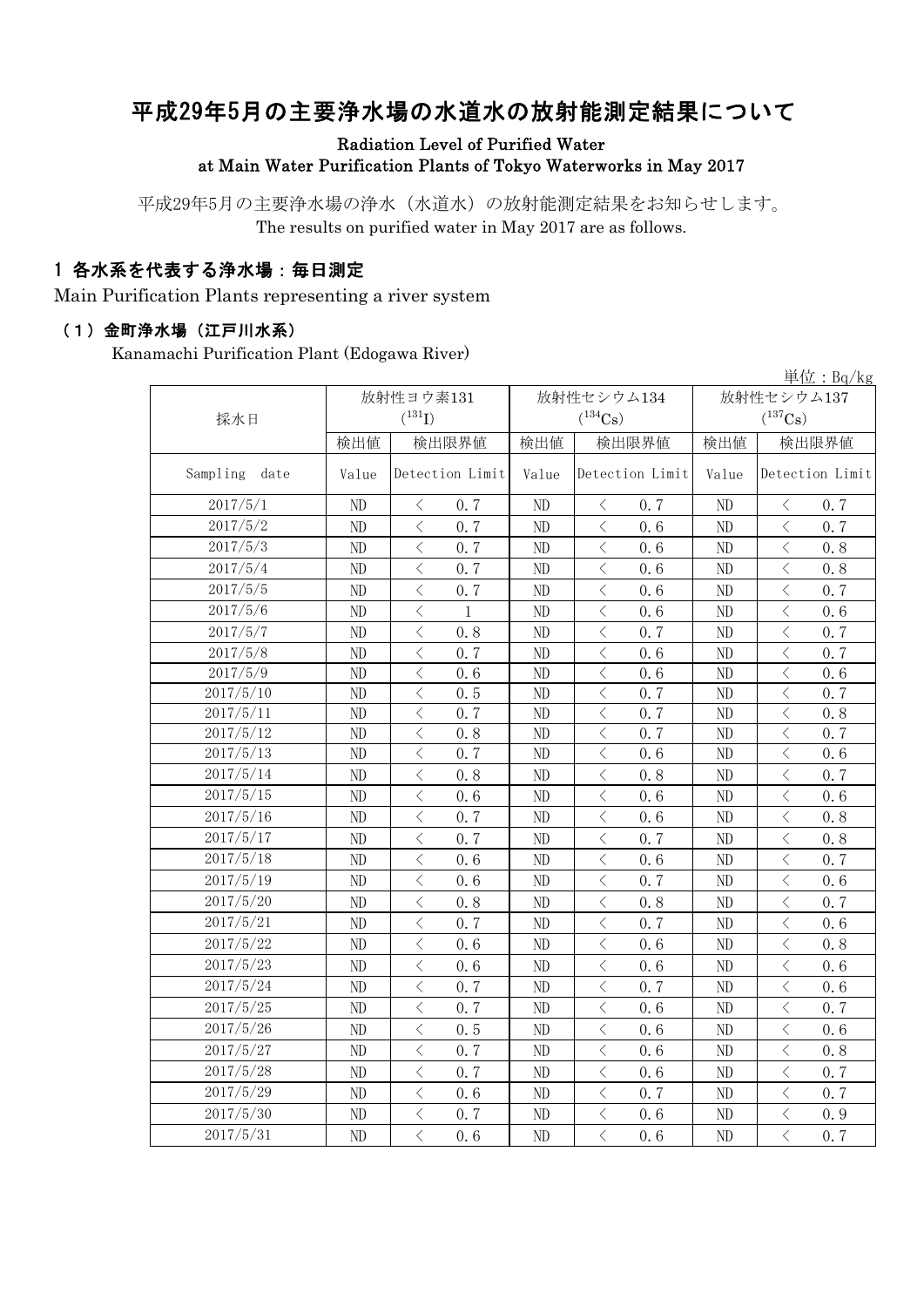### (2)朝霞浄水場 (荒川水系)

Asaka Purification Plant (Arakawa River)

単位:Bq/kg

| 採水日           | 放射性ヨウ素131<br>$(^{131}I)$ |                                          |                 |                          | 放射性セシウム134<br>$(^{134}Cs)$                                                                                                                                    |       | 放射性セシウム137<br>$(^{137}Cs)$ |                                          |       |  |
|---------------|--------------------------|------------------------------------------|-----------------|--------------------------|---------------------------------------------------------------------------------------------------------------------------------------------------------------|-------|----------------------------|------------------------------------------|-------|--|
|               | 検出値                      |                                          | 検出限界値           | 検出値                      |                                                                                                                                                               | 検出限界値 | 検出値                        |                                          | 検出限界値 |  |
| Sampling date | Value                    |                                          | Detection Limit | Value<br>Detection Limit |                                                                                                                                                               | Value | Detection Limit            |                                          |       |  |
| 2017/5/1      | ND                       | $\langle$                                | 0.8             | ND                       | $\lt$                                                                                                                                                         | 0.6   | ND                         | $\langle$                                | 0.6   |  |
| 2017/5/2      | $\rm ND$                 | $\langle$                                | 0.7             | ND                       | $\langle$                                                                                                                                                     | 0.4   | ND                         | $\langle$                                | 0.7   |  |
| 2017/5/3      | $\rm ND$                 | $\langle$                                | 0.8             | ND                       | $\lt$                                                                                                                                                         | 0.7   | ND                         | $\langle$                                | 0.6   |  |
| 2017/5/4      | ND                       | $\langle$                                | 0.7             | ND                       | $\,$ $\,$ $\,$                                                                                                                                                | 0.6   | ND                         | $\lt$                                    | 0.7   |  |
| 2017/5/5      | ND                       | $\lt$                                    | 0.7             | ND                       | $\, <\,$                                                                                                                                                      | 0.6   | ND                         | $\lt$                                    | 0.8   |  |
| 2017/5/6      | $\rm ND$                 | $\, \zeta \,$                            | $\mathbf{1}$    | $\rm ND$                 | $\, <\,$                                                                                                                                                      | 0.6   | ND                         | $\, <\,$                                 | 0.7   |  |
| 2017/5/7      | ND                       | $\langle$                                | 0.9             | ND                       | $\langle$                                                                                                                                                     | 0.6   | ND                         | $\langle$                                | 0.7   |  |
| 2017/5/8      | $\rm ND$                 | $\langle$                                | 0.7             | $\rm ND$                 | $\langle$                                                                                                                                                     | 0.7   | $\rm ND$                   | $\langle$                                | 0.8   |  |
| 2017/5/9      | $\rm ND$                 | $\langle$                                | 0.7             | $\rm ND$                 | $\langle$                                                                                                                                                     | 0.6   | ND                         | $\langle$                                | 0.8   |  |
| 2017/5/10     | ND                       | $\langle$                                | 0.6             | $\rm ND$                 | $\langle$                                                                                                                                                     | 0.6   | ND                         | $\overline{\left\langle \right\rangle }$ | 0.7   |  |
| 2017/5/11     | ND                       | $\, <\,$                                 | 0.6             | ND                       | $\lt$                                                                                                                                                         | 0.7   | ND                         | $\overline{\left\langle \right\rangle }$ | 0.6   |  |
| 2017/5/12     | $\rm ND$                 | $\overline{\left\langle \right\rangle }$ | 0.7             | ND                       | $\langle$                                                                                                                                                     | 0.5   | ND                         | $\lt$                                    | 0.7   |  |
| 2017/5/13     | $\rm ND$                 | $\langle$                                | 0.8             | $\rm ND$                 | $\overline{\left\langle \right. }% ,\left\langle \overline{\left\langle \right. }% ,\left\langle \overline{\left\langle \right\rangle }\right\rangle \right.$ | 0.7   | ND                         | $\overline{\left\langle \right\rangle }$ | 0.7   |  |
| 2017/5/14     | $\rm ND$                 | $\langle$                                | 0.8             | $\rm ND$                 | $\langle$                                                                                                                                                     | 0.8   | ND                         | $\langle$                                | 0.8   |  |
| 2017/5/15     | ND                       | $\langle$                                | 0, 7            | ND                       | $\langle$                                                                                                                                                     | 0.7   | ND                         | $\langle$                                | 0.7   |  |
| 2017/5/16     | $\rm ND$                 | $\langle$                                | 0.6             | ND                       | $\langle$                                                                                                                                                     | 0.6   | ND                         | $\langle$                                | 0.6   |  |
| 2017/5/17     | $\rm ND$                 | $\langle$                                | 0.7             | $\rm ND$                 | $\langle$                                                                                                                                                     | 0.5   | ND                         | $\langle$                                | 0.7   |  |
| 2017/5/18     | ND                       | $\overline{\left\langle \right\rangle }$ | 0.7             | $\rm ND$                 | $\lt$                                                                                                                                                         | 0.7   | ND                         | $\lt$                                    | 0.7   |  |
| 2017/5/19     | ND                       | $\langle$                                | 0.7             | ND                       | $\, <\,$                                                                                                                                                      | 0.5   | ND                         | $\langle$                                | 0.5   |  |
| 2017/5/20     | $\rm ND$                 | $\langle$                                | 0, 7            | ND                       | $\lt$                                                                                                                                                         | 0.6   | ND                         | $\lt$                                    | 0.7   |  |
| 2017/5/21     | $\rm ND$                 | $\langle$                                | 0.7             | $\rm ND$                 | $\langle$                                                                                                                                                     | 0.7   | ND                         | $\langle$                                | 0.8   |  |
| 2017/5/22     | ND                       | $\langle$                                | 0.8             | $\rm ND$                 | $\langle$                                                                                                                                                     | 0.7   | ND                         | $\lt$                                    | 0.8   |  |
| 2017/5/23     | $\rm ND$                 | $\langle$                                | 0.7             | ND                       | $\langle$                                                                                                                                                     | 0.6   | $\rm ND$                   | $\langle$                                | 0.7   |  |
| 2017/5/24     | ND                       | $\langle$                                | 0.7             | $\rm ND$                 | $\lt$                                                                                                                                                         | 0.7   | $\rm ND$                   | $\langle$                                | 0.6   |  |
| 2017/5/25     | ND                       | $\lt$                                    | 0.6             | $\rm ND$                 | $\lt$                                                                                                                                                         | 0.6   | $\rm ND$                   | $\lt$                                    | 0.7   |  |
| 2017/5/26     | ND                       | $\lt$                                    | 0.7             | ND                       | $\lt$                                                                                                                                                         | 0.7   | ND                         | $\lt$                                    | 0.7   |  |
| 2017/5/27     | $\rm ND$                 | $\langle$                                | 0.8             | $\rm ND$                 | $\langle$                                                                                                                                                     | 0.5   | ND                         | $\overline{\left\langle \right\rangle }$ | 0.6   |  |
| 2017/5/28     | $\rm ND$                 | $\lt$                                    | 0.7             | $\rm ND$                 | $\, <\,$                                                                                                                                                      | 0.7   | ND                         | $\langle$                                | 0.8   |  |
| 2017/5/29     | ND                       | $\langle$                                | 0, 7            | $\rm ND$                 | $\langle$                                                                                                                                                     | 0.6   | ND                         | $\langle$                                | 0.7   |  |
| 2017/5/30     | ND                       | $\langle$                                | 0.7             | ND                       | $\, <\,$                                                                                                                                                      | 0.5   | ND                         | $\langle$                                | 0.7   |  |
| 2017/5/31     | ND                       | $\langle$                                | 0.7             | $\rm ND$                 | $\langle$                                                                                                                                                     | 0.6   | $\rm ND$                   | $\overline{\left\langle \right\rangle }$ | 0.6   |  |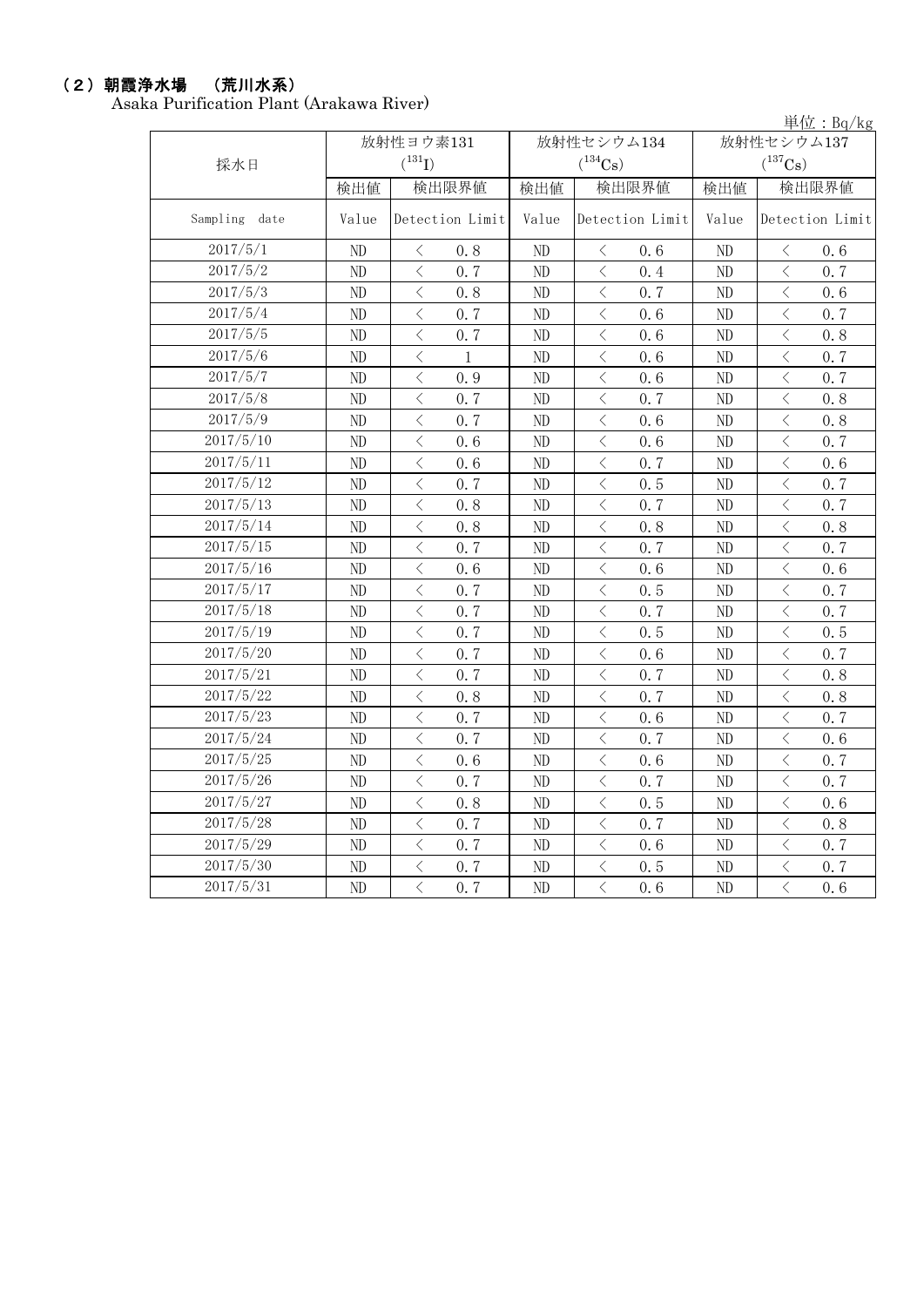### (3)小作浄水場 (多摩川水系)

Ozaku Purification Plant (Tamagawa River)

単位:Bq/kg

|               |          | 放射性ヨウ素131                                       |                          | 放射性セシウム134                                      | 放射性セシウム137 |                                                 |  |
|---------------|----------|-------------------------------------------------|--------------------------|-------------------------------------------------|------------|-------------------------------------------------|--|
| 採水日           |          | $(^{131}I)$                                     |                          | $(^{134}Cs)$                                    |            | $(^{137}\mathrm{Cs})$                           |  |
|               | 検出値      | 検出限界値                                           | 検出値                      | 検出限界値                                           | 検出値        | 検出限界値                                           |  |
| Sampling date | Value    | Detection Limit                                 | Detection Limit<br>Value |                                                 | Value      | Detection Limit                                 |  |
| 2017/5/1      | ND       | 0.6<br>$\langle$                                | $\rm ND$                 | 0.5<br>$\lt$                                    | ND.        | 0.6<br>$\lt$                                    |  |
| 2017/5/2      | ND       | $\langle$<br>0.6                                | $\rm ND$                 | $\overline{\left\langle \right\rangle }$<br>0.7 | ND         | $\overline{\left\langle \right\rangle }$<br>0.7 |  |
| 2017/5/3      | $\rm ND$ | $\langle$<br>0.7                                | ND                       | $\langle$<br>0.7                                | ND         | $\langle$<br>0.7                                |  |
| 2017/5/4      | $\rm ND$ | $\langle$<br>0.7                                | ND                       | $\langle$<br>0.7                                | ND         | $\overline{\left\langle \right\rangle }$<br>0.6 |  |
| 2017/5/5      | $\rm ND$ | $\langle$<br>0, 7                               | ND                       | $\lt$<br>0.5                                    | ND         | $\langle$<br>0.6                                |  |
| 2017/5/6      | $\rm ND$ | $\overline{\left\langle \right\rangle }$<br>0.9 | $\rm ND$                 | $\overline{\left\langle \right\rangle }$<br>0.7 | ND         | $\langle$<br>0.7                                |  |
| 2017/5/7      | $\rm ND$ | $\langle$<br>0.8                                | ND                       | $\lt$<br>0.7                                    | ND         | $\langle$<br>0.7                                |  |
| 2017/5/8      | $\rm ND$ | $\lt$<br>0.5                                    | ND                       | $\, \zeta \,$<br>0.6                            | ND         | $\lt$<br>0.6                                    |  |
| 2017/5/9      | ND       | $\, <\,$<br>0.6                                 | ND                       | $\, <\,$<br>0.7                                 | ND         | $\, <\,$<br>0.7                                 |  |
| 2017/5/10     | $\rm ND$ | $\, <\,$<br>0.6                                 | ND                       | $\langle$<br>0.6                                | ND         | $\, <\,$<br>0.7                                 |  |
| 2017/5/11     | ND       | $\langle$<br>0.6                                | ND                       | $\langle$<br>0.6                                | ND         | $\langle$<br>0.8                                |  |
| 2017/5/12     | $\rm ND$ | $\langle$<br>0.7                                | ND                       | $\langle$<br>0.5                                | ND         | $\langle$<br>0.8                                |  |
| 2017/5/13     | $\rm ND$ | $\lt$<br>0.8                                    | ND                       | $\lt$<br>0.7                                    | ND         | $\lt$<br>0.8                                    |  |
| 2017/5/14     | $\rm ND$ | $\langle$<br>0.7                                | $\rm ND$                 | $\lt$<br>0.6                                    | ND         | $\lt$<br>0.8                                    |  |
| 2017/5/15     | ND       | $\langle$<br>0.6                                | ND                       | $\lt$<br>0.6                                    | ND         | $\langle$<br>0.6                                |  |
| 2017/5/16     | ND       | $\langle$<br>0.6                                | ND                       | $\lt$<br>0.6                                    | ND         | $\lt$<br>0.7                                    |  |
| 2017/5/17     | $\rm ND$ | $\, <\,$<br>0.6                                 | ND                       | 0.8<br>$\, <\,$                                 | ND         | $\, <\,$<br>0.7                                 |  |
| 2017/5/18     | ND       | $\langle$<br>0.6                                | ND                       | $\langle$<br>0.7                                | ND         | $\langle$<br>0.9                                |  |
| 2017/5/19     | ND       | $\,$ $\,$ $\,$<br>0.6                           | ND                       | 0.7<br>$\, <\,$                                 | ND         | $\,$ $\,$ $\,$<br>0.7                           |  |
| 2017/5/20     | $\rm ND$ | $\overline{\left\langle \right\rangle }$<br>0.7 | $\rm ND$                 | $\overline{\left\langle \right\rangle }$<br>0.7 | ND         | $\overline{\left\langle \right\rangle }$<br>0.6 |  |
| 2017/5/21     | $\rm ND$ | $\langle$<br>0.7                                | ND                       | $\langle$<br>0.7                                | ND         | $\langle$<br>0.7                                |  |
| 2017/5/22     | $\rm ND$ | $\lt$<br>0.8                                    | ND                       | $\langle$<br>0.7                                | ND         | $\langle$<br>0.8                                |  |
| 2017/5/23     | ND       | $\langle$<br>0.6                                | ND                       | $\langle$<br>0.6                                | ND         | $\langle$<br>0.7                                |  |
| 2017/5/24     | $\rm ND$ | $\langle$<br>0.7                                | $\rm ND$                 | $\overline{\left\langle \right\rangle }$<br>0.6 | $\rm ND$   | $\langle$<br>0.7                                |  |
| 2017/5/25     | $\rm ND$ | $\langle$<br>0.7                                | $\rm ND$                 | $\lt$<br>0.7                                    | $\rm ND$   | $\langle$<br>0.6                                |  |
| 2017/5/26     | ND       | $\langle$<br>0.6                                | ND                       | $\lt$<br>0.7                                    | ND         | $\lt$<br>0.7                                    |  |
| 2017/5/27     | ND       | $\, <\,$<br>0.8                                 | ND                       | $\, <\,$<br>0.7                                 | ND         | $\, <\,$<br>0.6                                 |  |
| 2017/5/28     | $\rm ND$ | $\, <\,$<br>0.8                                 | ND                       | $\, <\,$<br>0.8                                 | ND         | $\, <\,$<br>0.8                                 |  |
| 2017/5/29     | ND       | $\langle$<br>0.7                                | $\rm ND$                 | $\langle$<br>0.8                                | $\rm ND$   | $\langle$<br>0.7                                |  |
| 2017/5/30     | $\rm ND$ | $\langle$<br>0.7                                | $\rm ND$                 | $\, \zeta \,$<br>0.6                            | $\rm ND$   | $\langle$<br>0.7                                |  |
| 2017/5/31     | $\rm ND$ | $\langle$<br>0.7                                | $\rm ND$                 | $\langle$<br>0.5                                | ND         | $\langle$<br>$0.\,6$                            |  |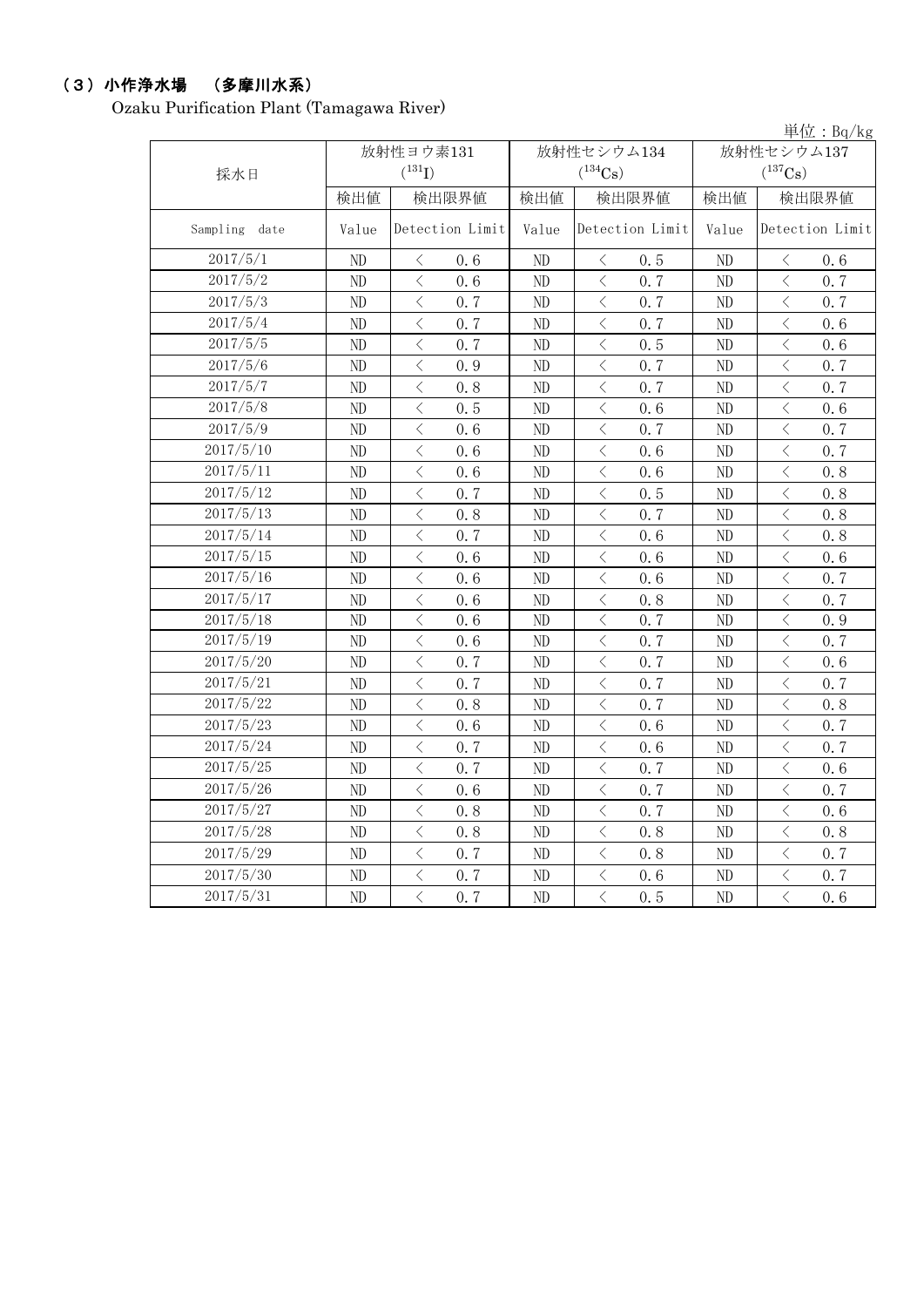# (4)東村山浄水場 (多摩川・荒川水系)

Higashi-murayama Purification Plant (Tamagawa・Arakawa River)

|               |          |                                          |                  |          |                                          |       |            |                                          | 単位: $Bq/kg$ |
|---------------|----------|------------------------------------------|------------------|----------|------------------------------------------|-------|------------|------------------------------------------|-------------|
|               |          | 放射性ヨウ素131                                |                  |          | 放射性セシウム134                               |       | 放射性セシウム137 |                                          |             |
| 採水日           |          | $(^{131}I)$                              |                  |          | $(^{134}Cs)$                             |       |            | $(^{137}\mathrm{Cs})$                    |             |
|               | 検出値      |                                          | 検出限界値            | 検出値      |                                          | 検出限界値 | 検出値        |                                          | 検出限界値       |
| Sampling date | Value    |                                          | Detection Limit  | Value    | Detection Limit                          |       | Value      | Detection Limit                          |             |
| 2017/5/1      | ND       | $\langle$                                | 0.6              | ND       | $\langle$                                | 0.8   | ND         | $\lt$                                    | 0.8         |
| 2017/5/2      | ND       | $\langle$                                | 0.6              | ND       | $\langle$                                | 0.5   | $\rm ND$   | $\lt$                                    | 0.6         |
| 2017/5/3      | $\rm ND$ | $\langle$                                | 0.8              | ND       | $\langle$                                | 0.8   | $\rm ND$   | $\langle$                                | 0.7         |
| 2017/5/4      | ND       | $\, <\,$                                 | 0.7              | ND       | $\langle$                                | 0.7   | $\rm ND$   | $\lt$                                    | 0.8         |
| 2017/5/5      | ND       | $\langle$                                | 0.8              | ND       | $\langle$                                | 0, 6  | $\rm ND$   | $\langle$                                | 0.8         |
| 2017/5/6      | ND       | $\langle$                                | 0.8              | ND       | $\lt$                                    | 0.6   | $\rm ND$   | $\langle$                                | 0.7         |
| 2017/5/7      | ND       | $\lt$                                    | 0.7              | ND       | $\langle$                                | 0.5   | $\rm ND$   | $\,$ $\,$ $\,$                           | 0.6         |
| 2017/5/8      | $\rm ND$ | $\langle$                                | 0.6              | $\rm ND$ | $\langle$                                | 0.7   | $\rm ND$   | $\hspace{0.5cm}\big\langle$              | 0.7         |
| 2017/5/9      | ND       | $\langle$                                | 0.6              | $\rm ND$ | $\lt$                                    | 0.6   | $\rm ND$   | $\,$ $\,$ $\,$                           | 0.7         |
| 2017/5/10     | ND       | $\lt$                                    | 0.6              | ND       | $\,$ $\,$ $\,$                           | 0.7   | ND         | $\lt$                                    | 0.8         |
| 2017/5/11     | ND       | $\lt$                                    | 0.6              | ND       | $\lt$                                    | 0.7   | $\rm ND$   | $\lt$                                    | 0.8         |
| 2017/5/12     | $\rm ND$ | $\lt$                                    | 0.7              | $\rm ND$ | $\langle$                                | 0.6   | $\rm ND$   | $\langle$                                | 0.7         |
| 2017/5/13     | ND       | $\langle$                                | 0.8              | $\rm ND$ | $\langle$                                | 0.7   | $\rm ND$   | $\lt$                                    | 0.7         |
| 2017/5/14     | ND       | $\langle$                                | 0.7              | ND       | $\langle$                                | 0.7   | ND         | $\,$ $\,$ $\,$                           | 0.7         |
| 2017/5/15     | ND       | $\langle$                                | 0.7              | ND       | $\lt$                                    | 0.5   | ND         | $\lt$                                    | 0.6         |
| 2017/5/16     | ND       | $\langle$                                | 0.7              | ND       | $\lt$                                    | 0.6   | ND         | $\lt$                                    | 0.7         |
| 2017/5/17     | $\rm ND$ | $\langle$                                | 0.6              | ND       | $\langle$                                | 0.6   | $\rm ND$   | $\langle$                                | 0.6         |
| 2017/5/18     | ND       | $\langle$                                | 0.7              | ND       | $\langle$                                | 0.5   | $\rm ND$   | $\langle$                                | 0.8         |
| 2017/5/19     | ND       | $\lt$                                    | 0.7              | ND       | $\lt$                                    | 0.7   | ND         | $\langle$                                | 0.7         |
| 2017/5/20     | ND       | $\langle$                                | 0.7              | ND       | $\langle$                                | 0.7   | ND         | $\,$ $\,$ $\,$                           | 0.8         |
| 2017/5/21     | ND       | $\langle$                                | 0.9              | ND       | $\lt$                                    | 0.7   | $\rm ND$   | $\lt$                                    | 0.5         |
| 2017/5/22     | ND       | $\lt$                                    | 0.6              | ND       | $\lt$                                    | 0.6   | ND         | $\,$ $\,$ $\,$                           | 0.5         |
| 2017/5/23     | ND       | $\overline{\left\langle \right\rangle }$ | 0.7              | ND       | $\langle$                                | 0.7   | $\rm ND$   | $\langle$                                | 0.7         |
| 2017/5/24     | ND       | $\langle$                                | 0.7              | ND       | $\langle$                                | 0.6   | ND         | $\langle$                                | 0.5         |
| 2017/5/25     | ND       | $\overline{\left\langle \right\rangle }$ | 0.6              | ND       | $\overline{\left\langle \right\rangle }$ | 0.8   | ND         | $\langle$                                | 0.7         |
| 2017/5/26     | ND       | $\lt$                                    | 0.6              | ND       | $\langle$                                | 0.8   | ND         | $\lt$                                    | 0.6         |
| 2017/5/27     | ND       | $\langle$                                | 0.7              | ND       | $\langle$                                | 0.6   | ND         | $\,$ $\,$ $\,$                           | 0.7         |
| 2017/5/28     | ND       | $\langle$                                | 0.8              | ND       | $\langle$                                | 0.5   | ND         | $\langle$                                | 0.7         |
| 2017/5/29     | ND       | $\langle$                                | 0.6              | ND       | $\langle$                                | 0.7   | $\rm ND$   | $\langle$                                | 0.8         |
| 2017/5/30     | ND       | $\, \zeta \,$                            | 0.7              | ND       | $\, \zeta \,$                            | 0.7   | ND         | $\hspace{0.1mm} <$                       | 0.8         |
| 2017/5/31     | ND       | $\langle$                                | $0.\overline{7}$ | ND       | $\langle$                                | 0.7   | $\rm ND$   | $\overline{\left\langle \right\rangle }$ | 0.7         |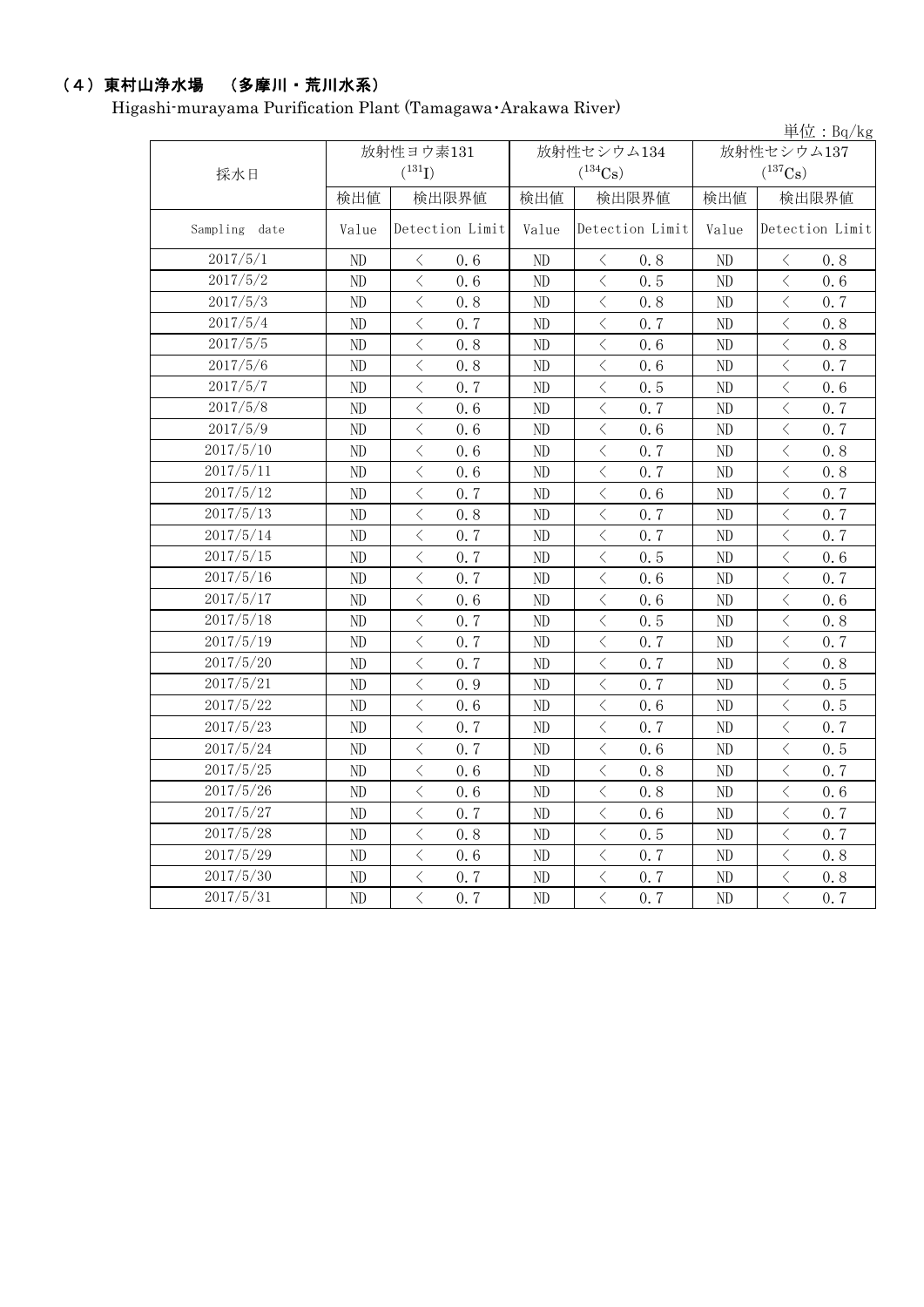## (5)長沢浄水場 (相模川水系)

Nagasawa Purification Plant (Sagamigawa River)

|               |          |                                                 |          |                                                 |            | 単位: $Bq/kg$                                                                                                                                                          |  |  |
|---------------|----------|-------------------------------------------------|----------|-------------------------------------------------|------------|----------------------------------------------------------------------------------------------------------------------------------------------------------------------|--|--|
|               |          | 放射性ヨウ素131                                       |          | 放射性セシウム134                                      | 放射性セシウム137 |                                                                                                                                                                      |  |  |
| 採水日           |          | $(^{131}I)$                                     |          | $(^{134}Cs)$                                    |            | $(^{137}\mathrm{Cs})$                                                                                                                                                |  |  |
|               | 検出値      | 検出限界値                                           | 検出値      | 検出限界値                                           | 検出値        | 検出限界値                                                                                                                                                                |  |  |
| Sampling date | Value    | Detection Limit                                 | Value    | Detection Limit                                 | Value      | Detection Limit                                                                                                                                                      |  |  |
| 2017/5/1      | ND       | 0.7<br>$\langle$                                | ND       | 0.6<br>$\langle$                                | ND         | 0.6<br>$\langle$                                                                                                                                                     |  |  |
| 2017/5/2      | ND       | $\overline{\left\langle \right\rangle }$<br>0.7 | ND       | $\langle$<br>0.7                                | ND         | $\langle$<br>0.9                                                                                                                                                     |  |  |
| 2017/5/3      | ND       | $\overline{\left\langle \right\rangle }$<br>0.7 | ND       | $\overline{\left\langle \right\rangle }$<br>0.6 | $\rm ND$   | $\overline{\left\langle \right\rangle }$<br>0.6                                                                                                                      |  |  |
| 2017/5/4      | ND       | $\lt$<br>0.8                                    | ND       | $\overline{\left\langle \right\rangle }$<br>0.7 | ND         | $\langle$<br>0.8                                                                                                                                                     |  |  |
| 2017/5/5      | ND       | $\lt$<br>0.7                                    | ND       | $\langle$<br>0.8                                | ND         | $\langle$<br>0.8                                                                                                                                                     |  |  |
| 2017/5/6      | ND       | $\langle$<br>0.8                                | ND       | $\,$ $\,$ $\,$<br>0.5                           | ND         | $\langle$<br>0.6                                                                                                                                                     |  |  |
| 2017/5/7      | ND       | $\langle$<br>0.8                                | ND       | $\lt$<br>0.7                                    | ND         | $\langle$<br>0.7                                                                                                                                                     |  |  |
| 2017/5/8      | $\rm ND$ | $\langle$<br>0.5                                | ND       | $\langle$<br>0.7                                | $\rm ND$   | $\langle$<br>0.7                                                                                                                                                     |  |  |
| 2017/5/9      | ND       | $\lt$<br>0.6                                    | ND       | $\langle$<br>0, 7                               | $\rm ND$   | $\langle$<br>0.6                                                                                                                                                     |  |  |
| 2017/5/10     | ND       | $\langle$<br>0.6                                | ND       | $\lt$<br>0.5                                    | ND         | $\lt$<br>0.8                                                                                                                                                         |  |  |
| 2017/5/11     | ND       | $\, <\,$<br>0.6                                 | ND       | $\hspace{0.5cm}\big\langle$<br>0.7              | ND         | $\hspace{0.1mm}\mathopen{\begin{array}{c}\mathopen{\fbox{$\scriptstyle<\}}\end{array}}\hspace{-0.1mm}$<br>0.7                                                        |  |  |
| 2017/5/12     | ND       | $\, <\,$<br>0.7                                 | ND       | $\hspace{0.1mm} <$<br>0.8                       | ND         | $\langle$<br>0.6                                                                                                                                                     |  |  |
| 2017/5/13     | $\rm ND$ | $\lt$<br>0.8                                    | ND       | $\langle$<br>0.7                                | ND         | $\langle$<br>0.6                                                                                                                                                     |  |  |
| 2017/5/14     | ND       | $\langle$<br>0.8                                | ND       | $\langle$<br>0.7                                | $\rm ND$   | $\langle$<br>0.7                                                                                                                                                     |  |  |
| 2017/5/15     | ND       | $\langle$<br>0.7                                | ND       | $\langle$<br>0.6                                | ND         | $\langle$<br>0.7                                                                                                                                                     |  |  |
| 2017/5/16     | ND       | $\langle$<br>0.7                                | ND       | $\lt$<br>0.7                                    | ND         | $\langle$<br>0.8                                                                                                                                                     |  |  |
| 2017/5/17     | ND       | $\langle$<br>0.7                                | $\rm ND$ | $\langle$<br>0.6                                | ND         | $\hspace{0.1mm} <$<br>0.6                                                                                                                                            |  |  |
| 2017/5/18     | ND       | $\lt$<br>0.6                                    | ND       | $\langle$<br>0.7                                | ND         | $\langle$<br>0.7                                                                                                                                                     |  |  |
| 2017/5/19     | ND       | $\langle$<br>0.7                                | ND       | $\langle$<br>0.5                                | ND         | $\,$ $\,$ $\,$<br>0.8                                                                                                                                                |  |  |
| 2017/5/20     | ND       | 0.8<br>$\lt$                                    | ND       | $\lt$<br>0.7                                    | ND         | $\,$ $\,$ $\,$<br>0.6                                                                                                                                                |  |  |
| 2017/5/21     | ND       | $\overline{\left\langle \right\rangle }$<br>0.8 | ND       | $\overline{\left\langle \right\rangle }$<br>0.7 | $\rm ND$   | $\langle$<br>0.8                                                                                                                                                     |  |  |
| 2017/5/22     | ND       | $\langle$<br>0.7                                | ND       | $\langle$<br>0.6                                | ND         | $\,$ $\,$ $\,$<br>0.7                                                                                                                                                |  |  |
| 2017/5/23     | $\rm ND$ | $\langle$<br>0.6                                | $\rm ND$ | $\langle$<br>0.7                                | $\rm ND$   | $\langle$<br>0.7                                                                                                                                                     |  |  |
| 2017/5/24     | ND       | $\langle$<br>0.7                                | ND       | $\,$ $\,$ $\,$<br>0.6                           | ND         | $\,$ $\,$ $\,$<br>0.7                                                                                                                                                |  |  |
| 2017/5/25     | ND       | $\langle$<br>0.6                                | ND       | $\hspace{0.1mm} <$<br>0.7                       | ND         | $\langle$<br>0.8                                                                                                                                                     |  |  |
| 2017/5/26     | ND       | $\langle$<br>0.7                                | ND       | $\langle$<br>0.6                                | ND         | $\langle$<br>0.7                                                                                                                                                     |  |  |
| 2017/5/27     | ND       | $\lt$<br>0.8                                    | ND       | $\lt$<br>0.6                                    | ND         | $\, \zeta \,$<br>0.6                                                                                                                                                 |  |  |
| 2017/5/28     | ND       | $\langle$<br>0.8                                | ND       | $\langle$<br>0.6                                | ND         | $\hspace{0.5cm}\big\langle$<br>0.8                                                                                                                                   |  |  |
| 2017/5/29     | ND       | $\lt$<br>0.7                                    | ND       | $\lt$<br>0.7                                    | ND         | $\lt$<br>0.7                                                                                                                                                         |  |  |
| 2017/5/30     | ND       | $\langle$<br>0.6                                | ND       | $\langle$<br>0.5                                | $\rm ND$   | $\overline{\left\langle \right. }% ,\left\langle \overline{\left\langle \right. }% ,\left\langle \overline{\left\langle \right\rangle }\right\rangle \right.$<br>0.7 |  |  |
| 2017/5/31     | ND       | $\overline{\left\langle \right\rangle }$<br>0.8 | ND       | $\overline{\left\langle \right\rangle }$<br>0.7 | $\rm ND$   | $\langle$<br>0.9                                                                                                                                                     |  |  |